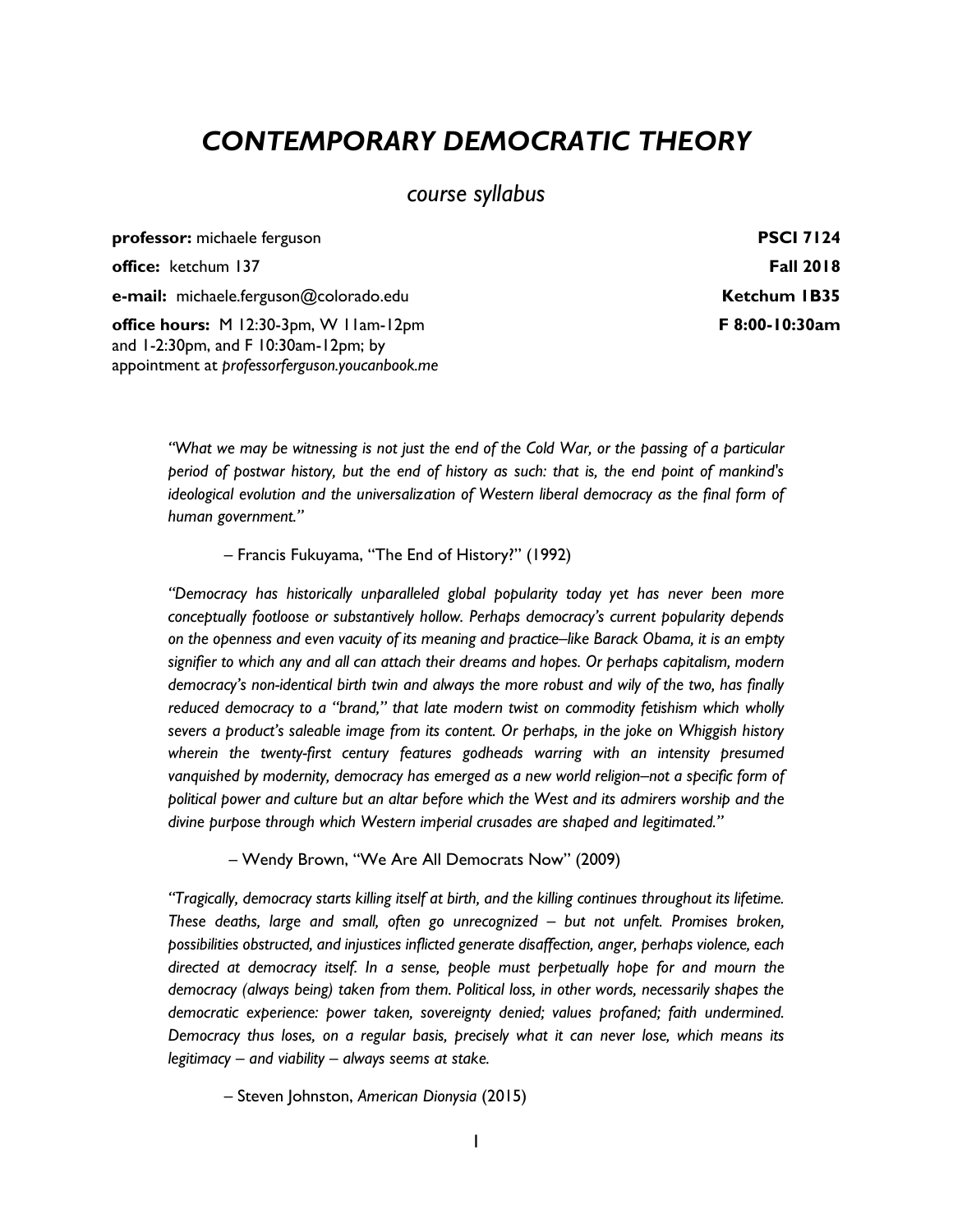## **course overview**

In 1992, at the end of the Cold War, Francis Fukuyama pronounced the triumph of the idea of liberal democracy. Communism as a way of organizing political and economic life had proven itself to be bankrupt. Monarchic and despotic forms of government had long been dismissed as illegitimate. What remained after millennia of experimentation and debate was a single, triumphant winner: Western liberal democracy.

To some extent, Fukuyama's announcement was prescient. Political leaders the world over attempt to establish their legitimacy through elections – however corrupt and one-sided – the lingua franca of democracies. Justice movements of all kinds use the rhetoric of (liberal) democracy to make their claims: human rights, self-determination, liberty and equality. Democracy is, we might say, the universal language of contemporary politics.

Yet, what is it that has triumphed? Democracy? Liberal democracy? Neoliberalism in the guise of democracy? Is the language of democracy just so much vacuous rhetoric? Is it even possible to achieve democracy today, given the power of corporate wealth in politics, the dominance of neoliberal market ideals, the undermining of state sovereignty with the spread of globalization, and the rise of right wing nationalism? Has democracy triumphed, or has it been vanquished? What, if anything, can democracy be in the contemporary world?

We will explore these questions by way of close readings of three canonical authors in various ways critical of democracy and its violences: Karl Marx, Simone de Beauvoir, and Frantz Fanon. With each of these authors, we will pair a contemporary work of political theory that engages and develops their work. These three contemporary works illuminate the wide range of work done today under the guise of democratic theory.

## **reading assignments & course schedule**

You should get yourself a copy of the following books, if you do not already own them; they are available through the CU Bookstore. All other readings will be placed on the course Canvas site. When the edition of the book is important, it is specified in the list below.

- Karl Marx and Friedrich Engels, *The Marx-Engels Reader* (2nd edition)
- Jodi Dean, *Crowds and Party*
- Simone de Beauvoir, *The Second Sex* (Borde translation ONLY)
- Lori Marso*, Politics with Beauvoir: Freedom in the Encounter*
- Frantz Fanon*, Black Skin, White Masks* (Philcox translation)
- Glen Coulthard, *Red Skin, White Masks: Rejecting the Colonial Politics of Recognition*

## *Please note: the schedule that follows is preliminary, and may be revised in light of class conversations, emerging scholarship, current events, and/or professor discretion.*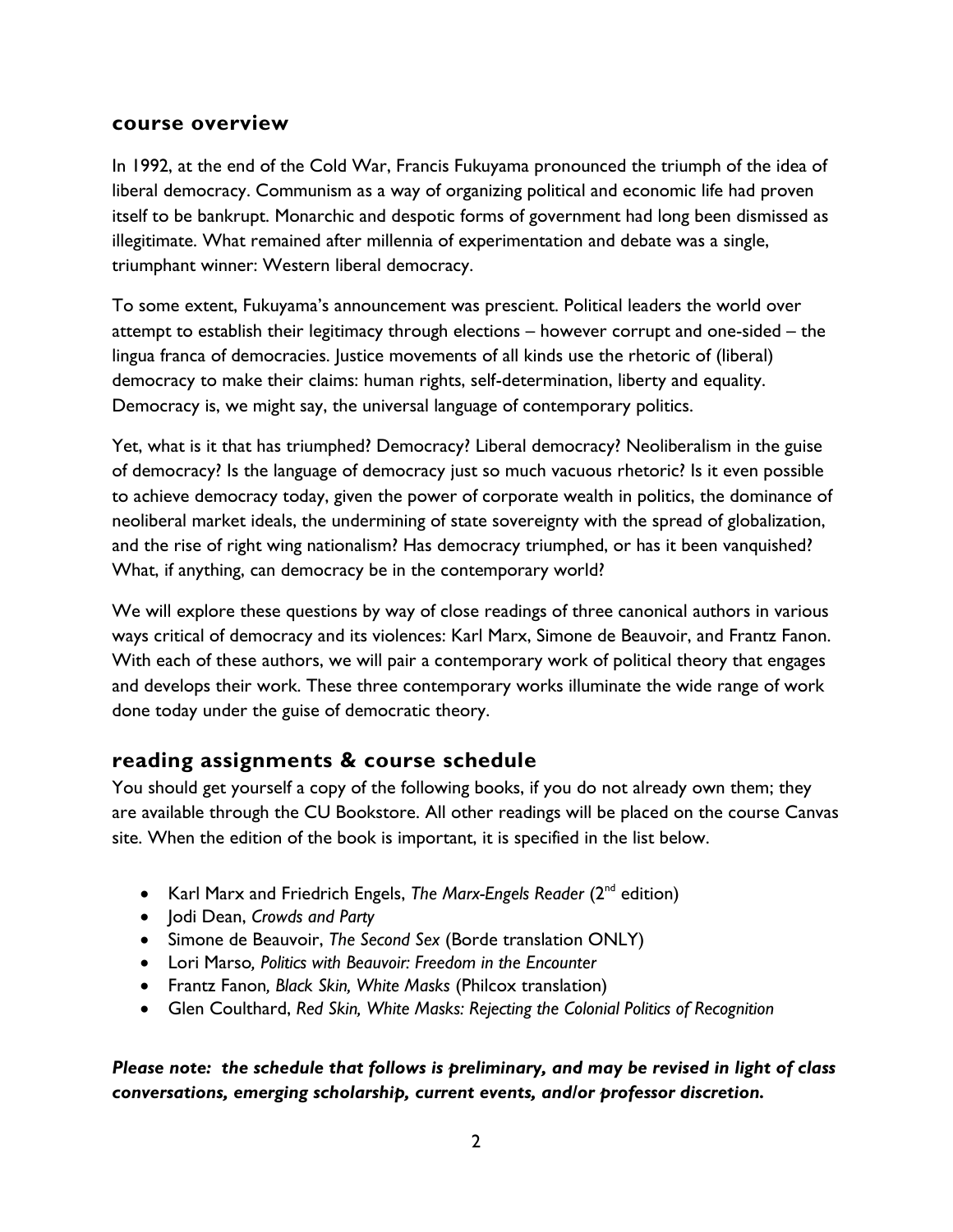#### *I. what is political theory?*

## **T Aug 28, 8-10:30am in Ketchum 1B35 (RESCHEDULED FOR APSA)**

#### **POLITICAL THEORY AS INTERPRETATION**

- Isaiah Berlin, "Does Political Theory Still Exist?" in *Concepts and Categories: Philosophical Essays*, ed. Henry Hardy (The Hogarth Press, 1978), 143-72
- Leo Strauss, "What Is Political Philosophy?" in *What Is Political Philosophy? And Other Studies* (The Free Press, 1959), 9-55
- Quentin Skinner, "Meaning and Understanding in the History of Ideas," in *Meaning and Context: Quentin Skinner and His Critics*, ed. James Tully (Princeton, 1988), 29-67

#### **POLITICAL THEORY AS POLITICAL CRITICISM**

- Sheldon Wolin, "Political Theory as a Vocation," *American Political Science Review* 63 (1969): 1062-82
- James Tully, "Political Philosophy as a Critical Activity," *Political Theory* 30, no. 4 (2002): 533-55
- Tim Kaufman-Osborn, "Political Theory as Profession and as Subfield?" forthcoming in *Political Research Quarterly* 63, no. 3, (2010)
- Wendy Brown, "At the Edge," *Political Theory* 30, no. 4 (2002): 566-76

#### *II. marx*

| $F$ Sep 7:  | Marx, Marx-Engels Reader                      |
|-------------|-----------------------------------------------|
| $M$ Sep 10: | <b>Bibliography Scavenger Hunt due at 5pm</b> |
| $F$ Sep 14: | Marx, Marx-Engels Reader                      |
| $F$ Sep 21: | Marx, Marx-Engels Reader                      |
|             |                                               |

**F Sep 28:** Dean, *Crowds and Party* **Book Review due in class**

#### *III. beauvoir*

- **F Oct 5:** Beauvoir, *The Second Sex*
- **F Oct 12:** Beauvoir, *The Second Sex*
- **F Oct 19:** Beauvoir, *The Second Sex* **(TO BE RESCHEDULED - APT)**
- **F Oct 26:** Guest: Lisa Ellis, Reading TBA
- **M Oct 29: Annotated Bibliography due at 5pm**
- **F Nov 2:** Marso, *Politics with Beauvoir* **Book Review due in class**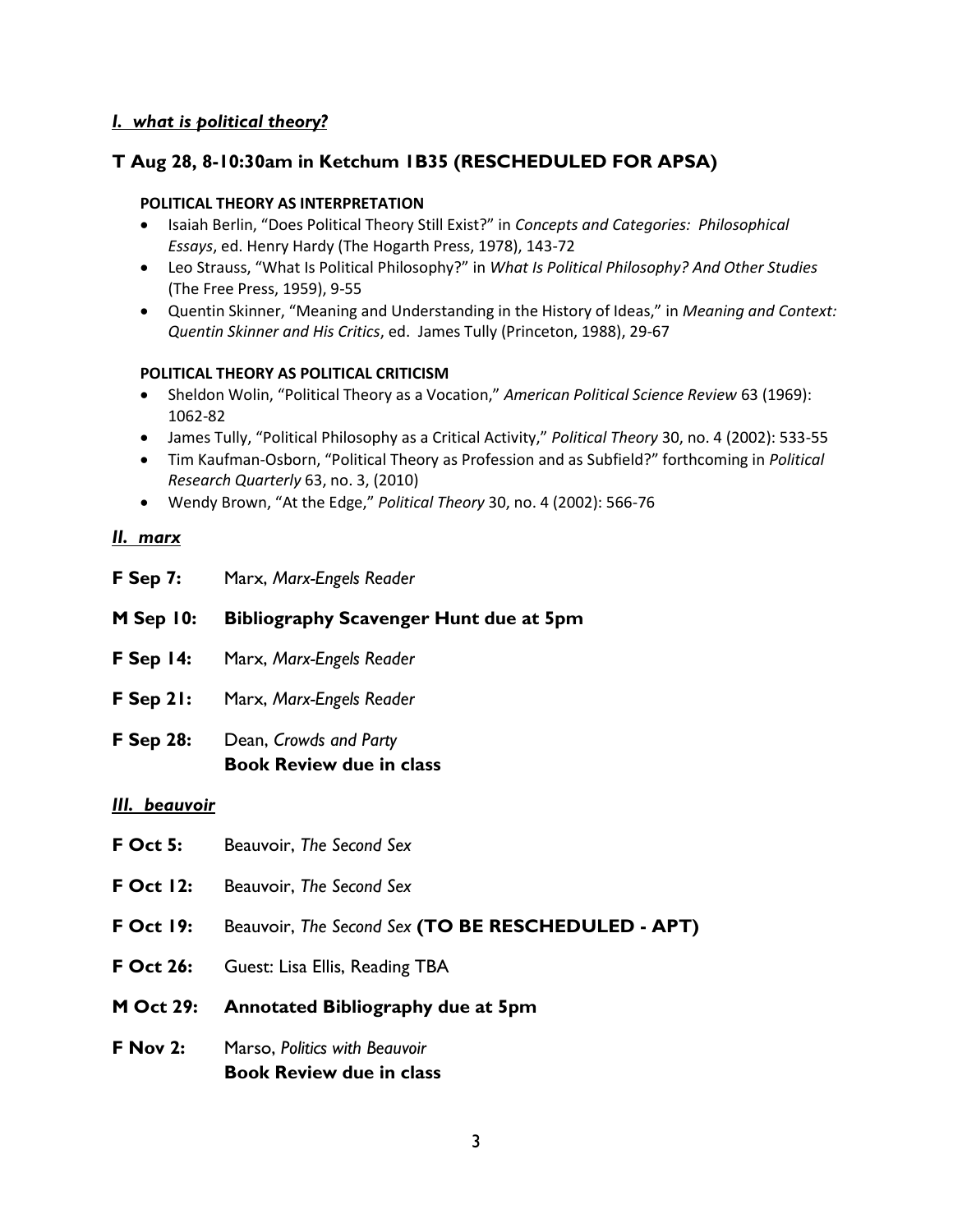#### *IV. fanon*

- **F Nov 9:** Fanon, *Black Skin, White Masks*
- **M Nov 12: Paper Proposal due at 5pm**
- **F Nov 16:** Fanon, *Black Skin, White Masks*
- **F Nov 23: FALL BREAK**
- **M Nov 26: 10 Pages due at 5pm**
- **F Nov 30:** Fanon, *Black Skin, White Masks*
- **M Dec 3: Peer Review due at 5pm**
- **F Dec 7:** Coulthard, *Red Skin, White Masks* **Book Review due in class**

#### *V. conclusion*

- **M Dec 10: Critical Response due at 5pm**
- **F Dec 14:** Writing Workshop

### **W Dec 19: Final Seminar Paper and Narrative Reflection due at 5pm**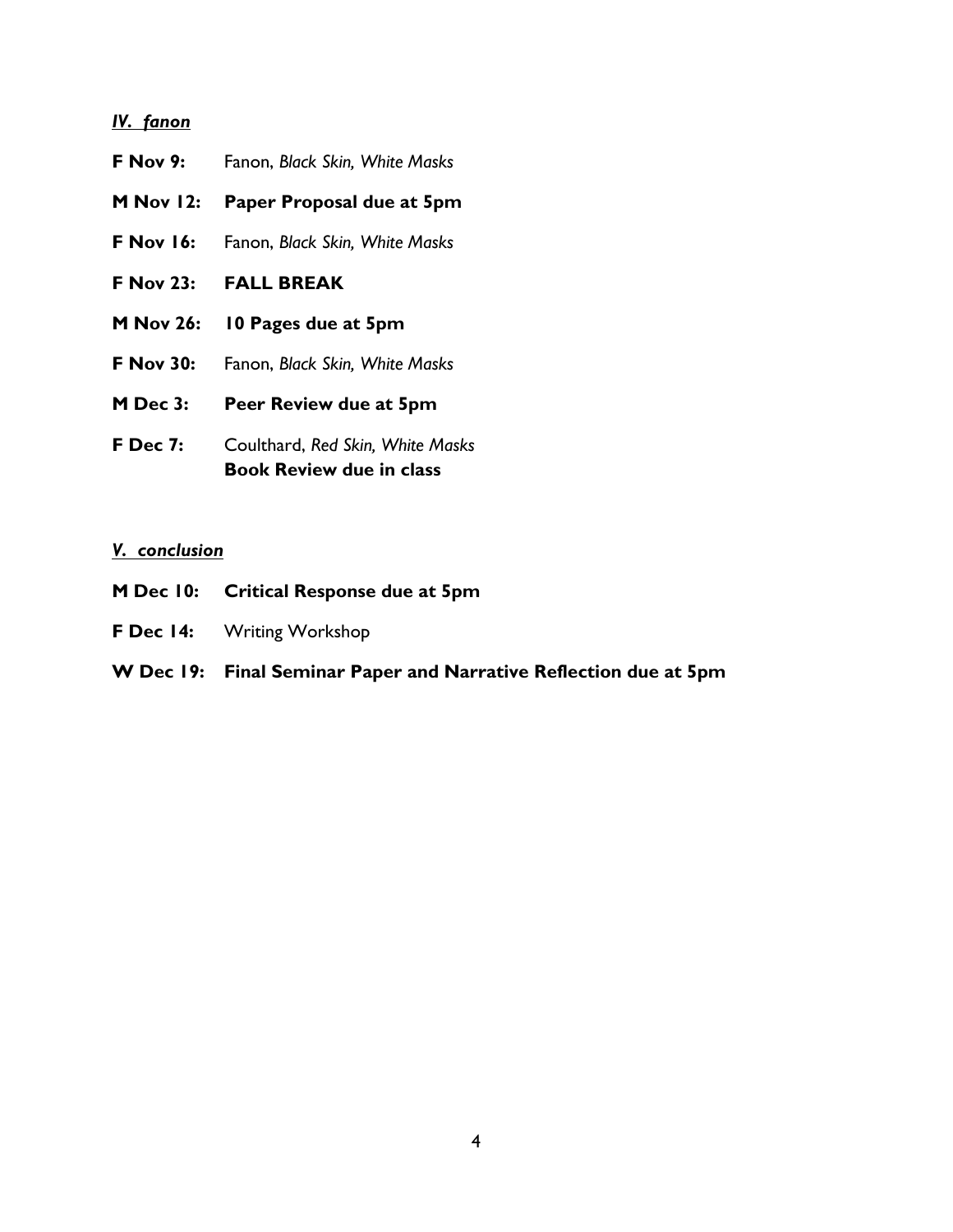#### **course requirements**

#### **class preparation**

The discussions in this course will focus on the readings assigned for that day on the syllabus. I expect you to come to class having completed the reading assignment and prepared to discuss that reading critically, imaginatively, and insightfully. *Always bring the text with you to class.* It is in your best interest to use a *physical* copy of the text where possible, not an electronic version.

The material that we are studying in this course is challenging. To get the most out of this course, I encourage you to flag passages and ideas that remain difficult or confusing after seminar, and come to my office hours to talk about them.

#### **participation**

Participation includes participation in class discussions as well as participation in discussions with the professor outside of class. Only the first is required, but the latter is strongly encouraged and, if significant, can raise your overall participation grade.

Classes will consist primarily of discussion; there will be no formal lectures for this course. Students' participation in class discussion should include demonstrating both speaking and listening skills; in other words, students are encouraged to speak and to speak often, but also to listen to their peers & to respond thoughtfully to others' comments. Students should demonstrate familiarity and critical engagement with the course material, as well as intellectual curiosity. The point is not to have understood everything before coming to class – but to show up with questions, difficulties, and issues ready to explore the course material.

#### **attendance**

Regular attendance in class is essential for successful learning. In our class discussions we will not only discuss information not contained in the reading but we will also practice the critical analytic skills you are expected to develop. To reinforce the importance of attendance in this class, the maximum grade you can receive for participation is dependent upon your class attendance. Students may miss one seminar *for any reason*. Additional unexcused absences reduce the maximum possible class participation grade by one letter grade each. For example: a total of 3 absences reduces the maximum participation grade to a C; 4 to a D. This means that five or more unexcused absences result in a failing grade for class participation, and therefore in a failing course grade.

Excused absences include absences due to religious observances and documented personal, family, or medical emergencies. Whenever possible, students should inform the professor in advance of such absences in order to make necessary arrangements. Absences resulting from discretionary events (such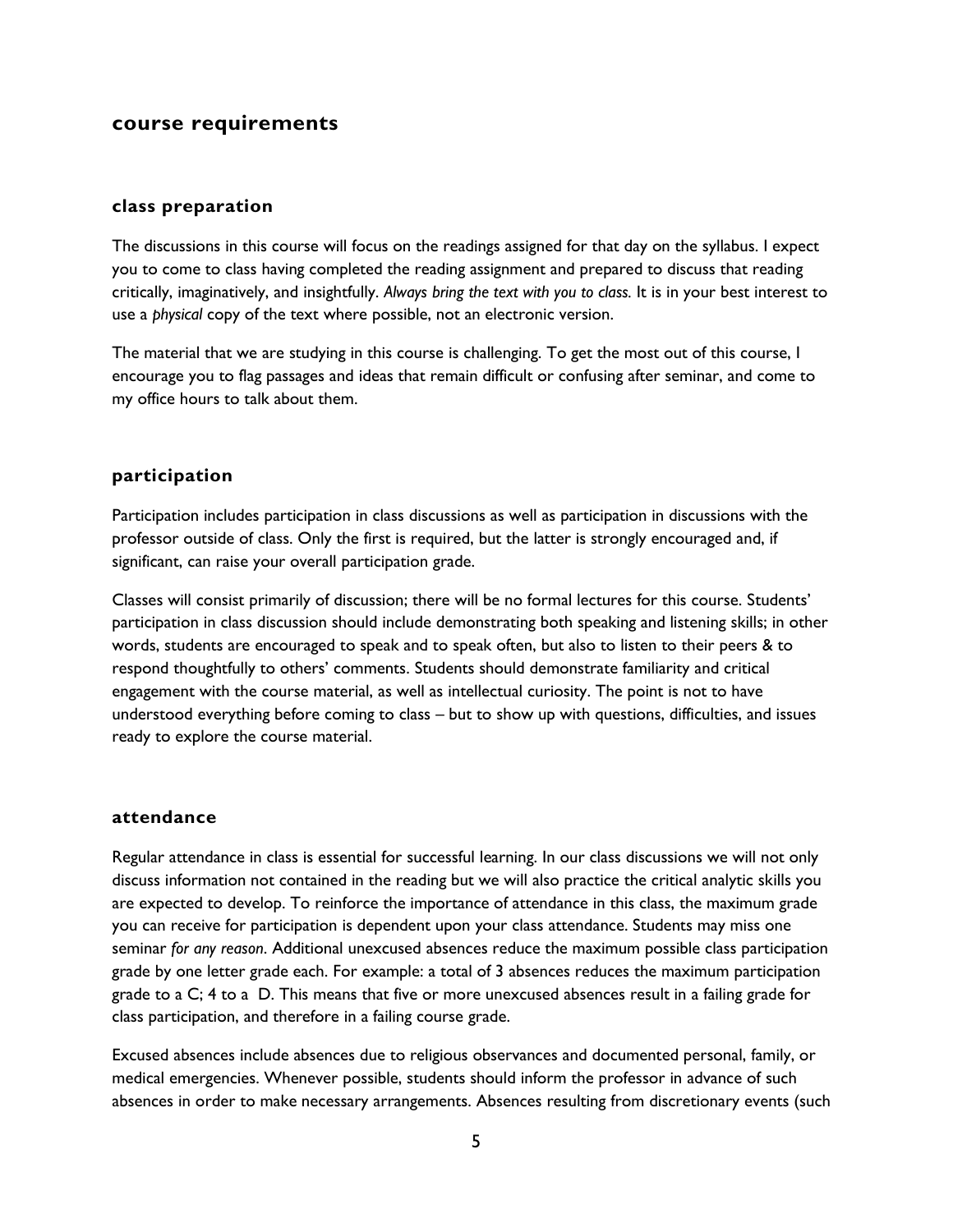as non-emergency health care, non-essential travel, etc.) cannot qualify as excused. The professor reserves the right to distinguish excusable from non-excusable reasons for missing class or requiring an extension for written work. The professor recommends that students who require more than two excused absences (for a total of more than three absences) withdraw from the course, but she will work with students to assess each situation individually.

[Campus policy regarding religious observances](http://www.colorado.edu/policies/observance-religious-holidays-and-absences-classes-andor-exams) states requires that faculty make every effort to deal reasonably and fairly with all students who, because of religious obligations, have conflicts with scheduled exams, assignments, or required attendance. You must notify the professor of any such conflicts *by the end of the first week of classes* so we can work out alternatives.

#### **a note on coffee (and other forms of sustenance)**

Our seminar meets at an unusually early time of day. You should feel free to bring caffeinated beverages and food to seminar, especially if you believe these will help you to be on time, alert, and fully engaged in the course. If the group wishes, we can organize a coffee pool, and rotate responsibility for bringing coffee/snacks for the group. Food that is loud to unwrap or eat, noxious to others, or delicious-smelling is not allowed; an exception will be made for delicious-smelling food only when there is enough to share.

#### **weekly writing assignments**

Through weekly writing assignments, we will be focusing in this class on developing two important writing skills that are central to all good writing:

- pre-writing
- writing for an audience

Your task for each writing assignment is simple: in no more than 300 words, raise a problem or a question about the reading for that week that you would like to discuss in the seminar. You should presume that your readers have done the reading (as have you), but you may need to explain the context for the question or problem you wish to raise. This need not be a formal piece of writing, but it should be proofread for spelling and grammar issues. It also need not be a full 300 words; feel free to submit shorter assignments if you believe that you can express the question or problem in fewer words.

Writing assignments are due by email to the professor and your classmates by **Thursday at 5pm**, the day before class. The intention with this deadline is to encourage you to think through the material in advance of class, leaving space for you to process and relax with the material before class on Friday morning. **Late assignments will receive a failing grade.** You are required to submit assignments on time for at least 11 of the 13 weeks of the semester for which we have assigned reading (excepting the final class and the session with Lisa Ellis), and you are encouraged to submit assignments for every week.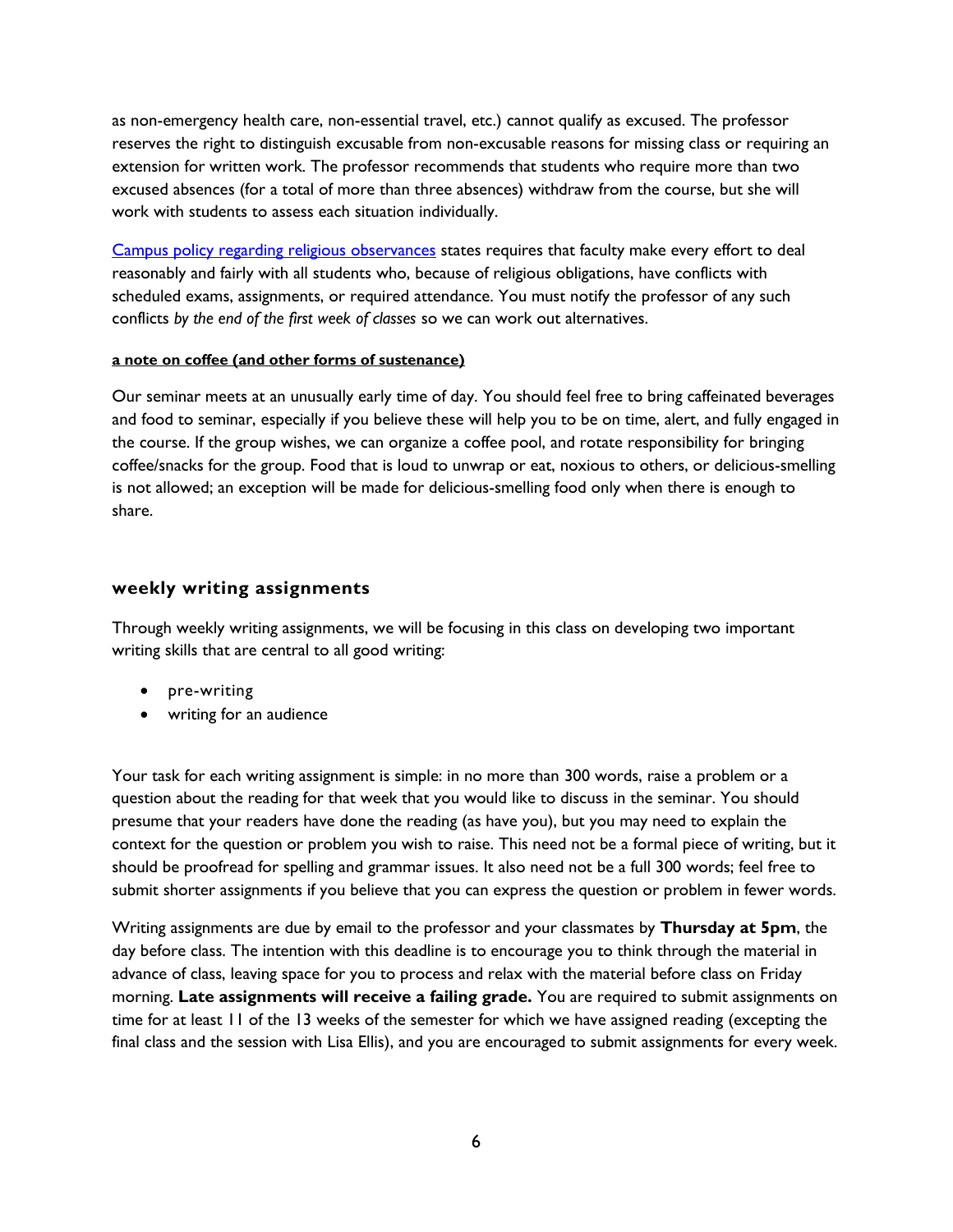You are expected to read through the writing assignments shared by all members of the class in advance of our seminar on Friday, although you do not need to have worked out a response to your classmates' writing in advance.

The weekly writing assignments will be graded on a simple pass/fail scale. A failing grade will be awarded in those cases when the writing does not indicate a serious effort to respond to the assignment (e.g. a perfunctory question that shows no curiosity or imagination about the reading; a comment that does not demonstrate that you have done the reading; assignments that consistently demonstrate that you have *begun* but not *completed* the reading). A passing grade is an indication of serious engagement with the assignment.

**If you are ever curious about how you are doing in the course, please do not hesitate to come and see me in office hours.** I recognize that awarding only pass/fail grades can be disconcerting to students who want to know if they are on track to get an A or a B. If this is you, please come talk to me!

## **annotated bibliographies**

At the beginning of the semester, students will be divided into three groups: Marx, Beauvoir, and Fanon. *Each student* will then conduct a Library Scavenger Hunt for their group's author, due to Canvas by 5pm Monday, September 10<sup>th</sup>. The Library Scavenger Hunt will be graded pass/fail: pass indicates successful completion of ALL elements of the hunt; fail indicates incomplete work. A passing grade is required to complete the course.

After completing the Library Scavenger Hunt, students will then work in a group to identify works they will review to produce a collective Annotated Bibliography, to be shared with the entire class. Annotated Bibliographies are due by 5pm Monday, October 29th. The Annotated Bibliography will be graded pass/fail: pass indicates successful completion of ALL elements of the assignment; fail indicates incomplete work. A passing grade is required to complete the course.

#### **book reviews**

By class on Friday, September 7<sup>th</sup>, each student must sign up to review one of the three "secondary" literature books (e.g. Dean, Marso, and Coulthard). Any number of students may write a review on the same book, but no student may write a review of a book that the student has previously read. See handout on Canvas for more details.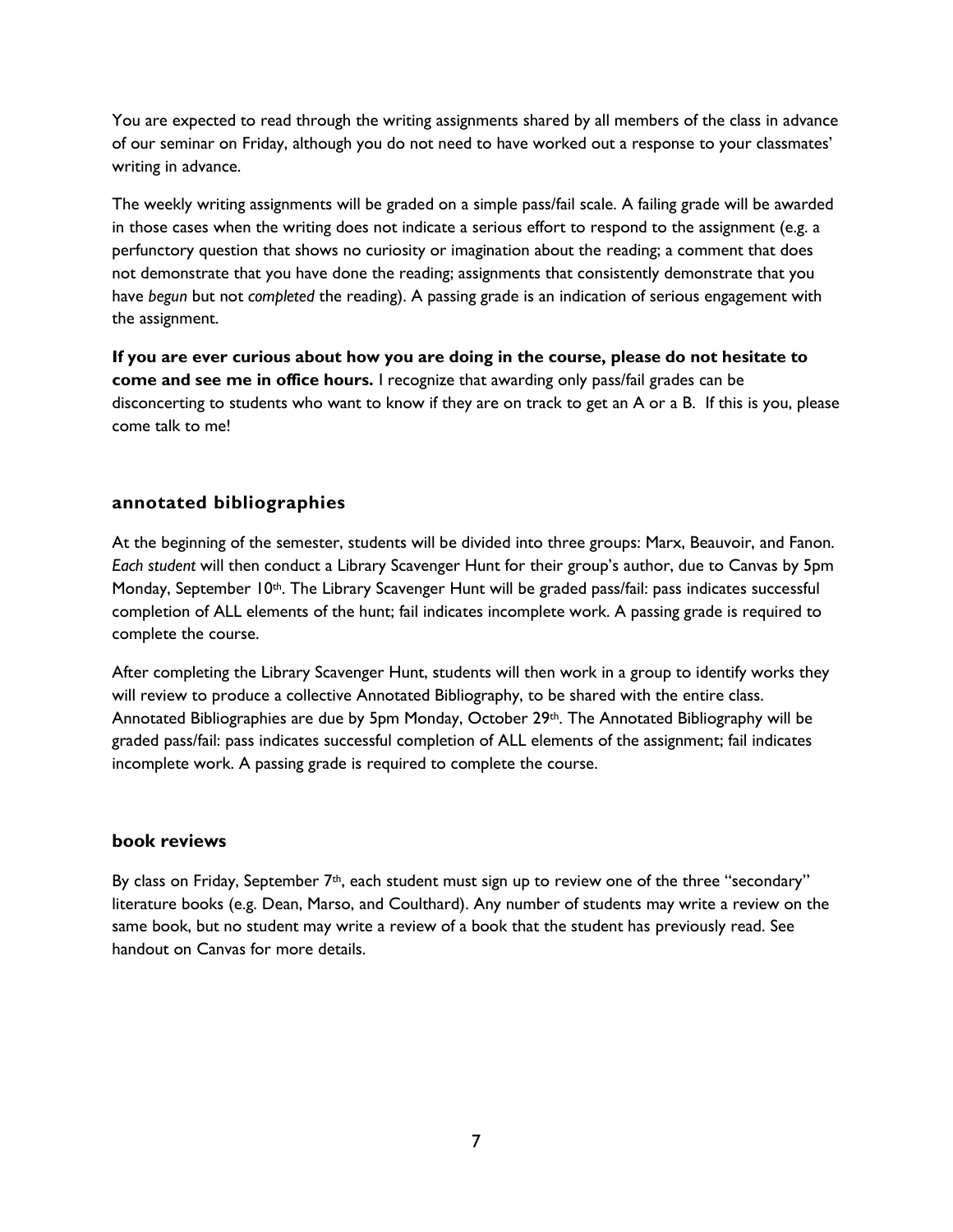#### **seminar papers**

In preparation for the final seminar paper, students must meet the following deadlines:

- by 5pm on November 12, a 2-3 page proposal for the topic of the seminar paper
- by 5pm on November 26, at least 10 double-spaced pages of draft material for the seminar paper, plus a timetable indicating how you intend to break down the remaining work and complete it for the final deadline. These drafts will also be shared with two classmates.
- by 5pm on December 3, a peer review of the two classmates' draft work, submitted to the professor AND to the other students
- by 5pm on December 10, a critical response to the peer reviews and updated timeline for completion
- by 5pm on December 19, the final seminar paper, 20-25 pages in length (double-spaced, times new roman, normal margins, that sort of thing) AND a separate narrative reflection on the writing process explaining any choices the author made in the revision process that diverge from what was expected or planned earlier

Extensions may be granted for the intermediate deadlines at the professor's discretion, with the exception of the deadlines on December 3 and 10, which involve classmates' schedules. Extensions will not be granted for the final paper, except in the case of a documented medical or family emergency. **Late papers will not be accepted.**

All seminar paper assignments must be submitted (1) on Canvas to the appropriate dropbox in .doc or .docx form ONLY, and (2) in paper form to my mailbox in Ketchum. This includes the intermediate assignments, as well as the final seminar paper.

#### **auditors**

I welcome auditors in this course, and I treat them as full participants in the seminar. Auditors are expected to attend regularly, to come prepared, and to participate in class discussions. I do not require auditors to submit written work, but I strongly encourage them to participate in the weekly writing assignments so as to deepen their engagement with the material. I reserve the right to ask auditors to leave the class if they are unable to meet these expectations.

## **grading**

Final course grades will be calculated as follows:

- 25% Participation
- 5% Weekly Writing Assignments (at least 11)
- 10% Annotated Bibliography
- 10% Book Review
- 50% Final Paper

**N.B.: Failure to complete any single course requirement will result in failure of the entire course, regardless of whether other course requirements have been met.**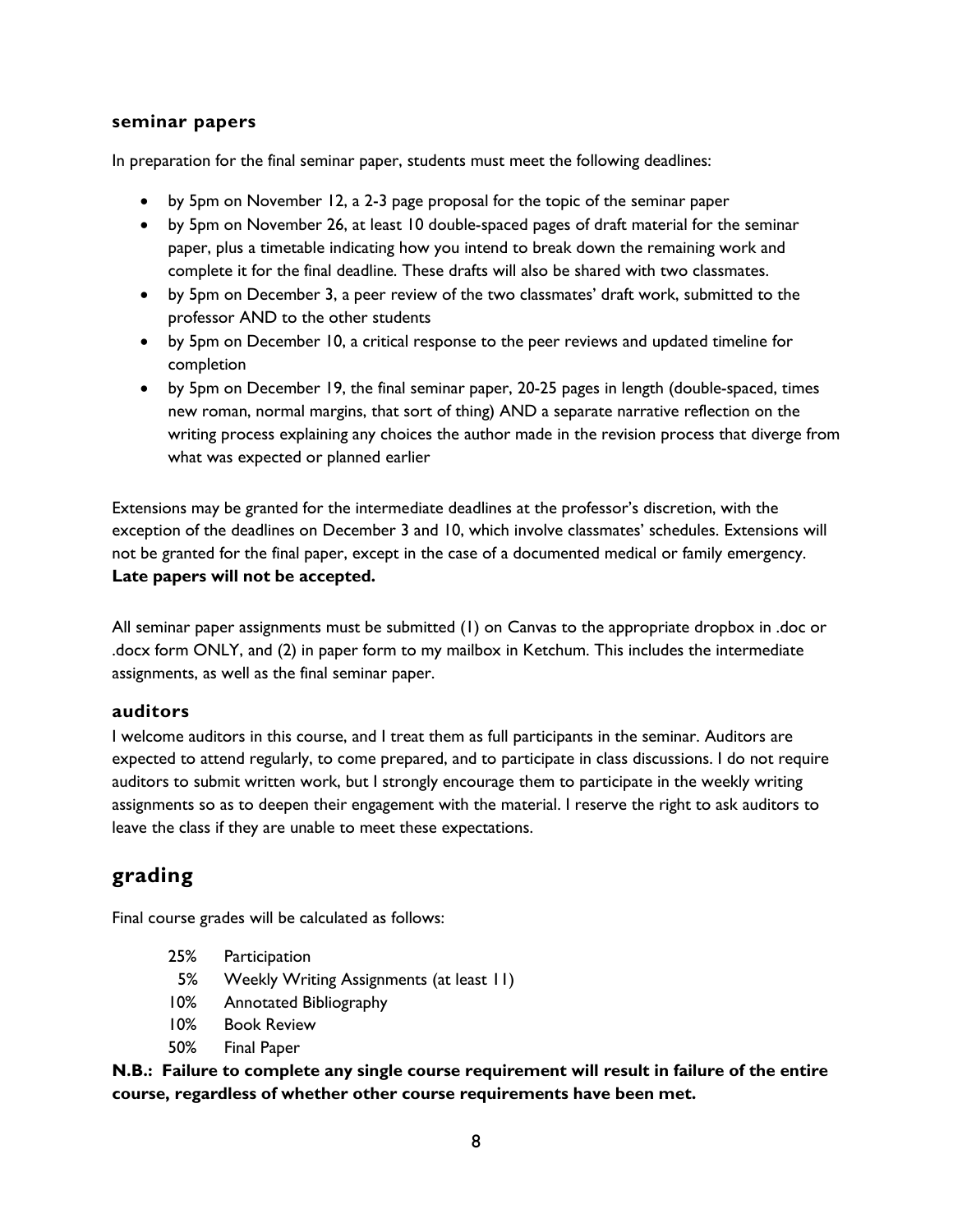## *COURSE POLICIES*

## CONTACTING THE PROFESSOR

I encourage you to drop by during my office hours as often as you like to ask questions, to discuss the course material in more depth, or to address concerns you may have about your performance in the class. You do not need to make an appointment to see me during office hours – just come by, or walk over with me after class. However, if you want to guarantee a particular time slot for office hours, please go to **professorferguson.youcanbook.me** to book an appointment. If I get the sense that additional time is needed at intensive parts of the semester, I will add more time slots that can be booked through the website. And of course, if my office hours do not fit with your schedule, I am happy to arrange an appointment at a mutually convenient time.

The best way to contact me outside of office hours is by email. I promise to respond to your email within one business day.

## IN CLASS EXPECTATIONS

I want everyone in the class to learn as much as they can by grappling successfully with important – and sometimes challenging – texts and ideas. To make this possible, we need to cultivate and maintain a classroom environment that is respectful of others and conducive to learning, and we need to be able to take full advantage of the time available to us. In order to create a professional atmosphere within the classroom, you are expected to:

- Arrive to class on time
- Turn off your cell phone (talk **and** text)
- Refrain from using electronic devices during class (laptops, tablets, phones, etc.)
- Put away newspapers and magazines
- Refrain from having disruptive conversations during class
- Remain for the whole class; if you must leave early, do so without disrupting others
- Display professional courtesy and respect in all interactions related to this class

Compliance with these expectations will assist all of us in creating a learning community and a high quality educational experience. The University of Colorado Classroom Behavior Policy compliments these classroom expectations:

Students and faculty each have responsibility for maintaining an appropriate learning environment. Those who fail to adhere to such behavioral standards may be subject to discipline. Professional courtesy and sensitivity are especially important with respect to individuals and topics dealing with race, color, national origin, sex, pregnancy, age, disability, creed, religion, sexual orientation, gender identity, gender expression, veteran's status, political affiliation or political philosophy. Class rosters are provided to the instructor with the student's legal name. I will gladly honor your request to address you by an alternate name or gender pronoun. Please advise me of this preference early in the semester so that I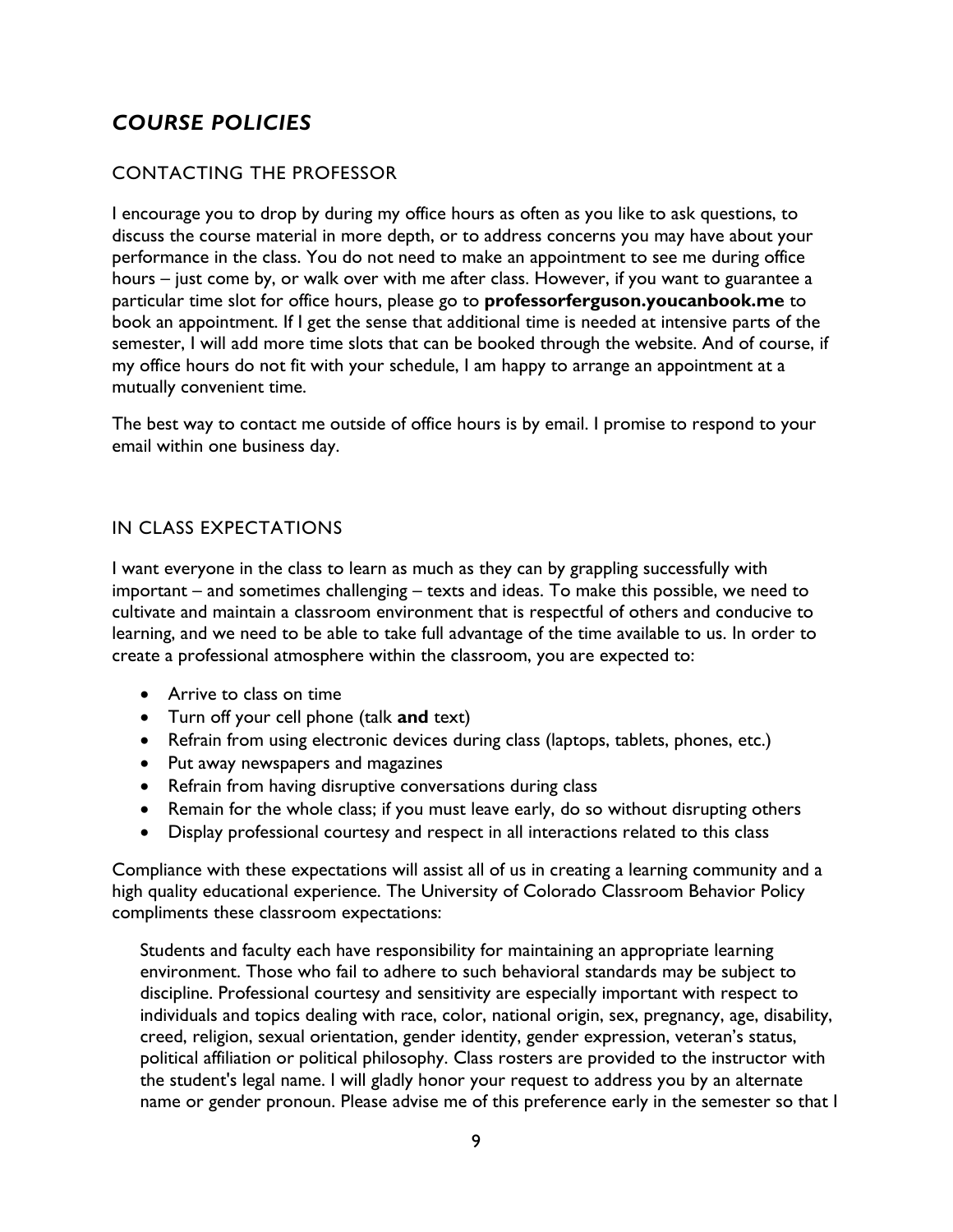may make appropriate changes to my records. For more information, see the campus policies on [classroom behavior](https://www.colorado.edu/policies/student-classroom-and-course-related-behavior) and the [student code.](https://www.colorado.edu/osccr/)

## OUT OF CLASS EXPECTATIONS

As a member of the CU community, you are expected to consistently demonstrate integrity and honor through your everyday actions. Faculty are very willing to assist you with your academic needs. However, multiple professional obligations make it necessary for us to schedule our availability. Suggestions specific to interactions with instructors include:

- *Respect posted office hours.* Plan your weekly schedule to align with scheduled office hours. If you cannot make office hours due to schedule conflicts, contact your instructor by email to set up an appointment at another time.
- *Avoid disrupting ongoing meetings within faculty offices.* If the professor is expecting you, or if you have been waiting for longer than five minutes, knock politely to let your instructor know you are there. Please wait until the meeting concludes before seeking assistance.
- *Respect faculty policies regarding email, and note that instructors are not expected to respond to email outside of business hours.* Send email to professors using a professional format. Tips for a professional email include:
	- Always fill in the subject line with a topic that indicates the reason for your email to your reader.
	- Respectfully address the individual to whom you are sending the email (e.g., Dear Professor Smith).
	- Avoid email, chat room, or text message abbreviations.
	- Be brief and polite.
	- Add a signature block with appropriate contact information.
	- Reply to emails with the previously sent message. This will allow your reader to quickly recall the questions and previous conversation.

## GRADE APPEALS

Grade appeals must be submitted no earlier than 24 hours after, and no later than 7 days after receipt of the grade. Students' concerns should be presented **in writing**, with detailed reasons explaining why the student believes the grade is unfair or incorrect. Be advised that in all cases of grade appeals, the professor reserves the right to raise, maintain, or lower the grade upon review.

Students dissatisfied with the result of an appeal to the professor may appeal to the Director of Graduate Studies in the Department of Political Science, in accordance with the Department's grade appeals policy.